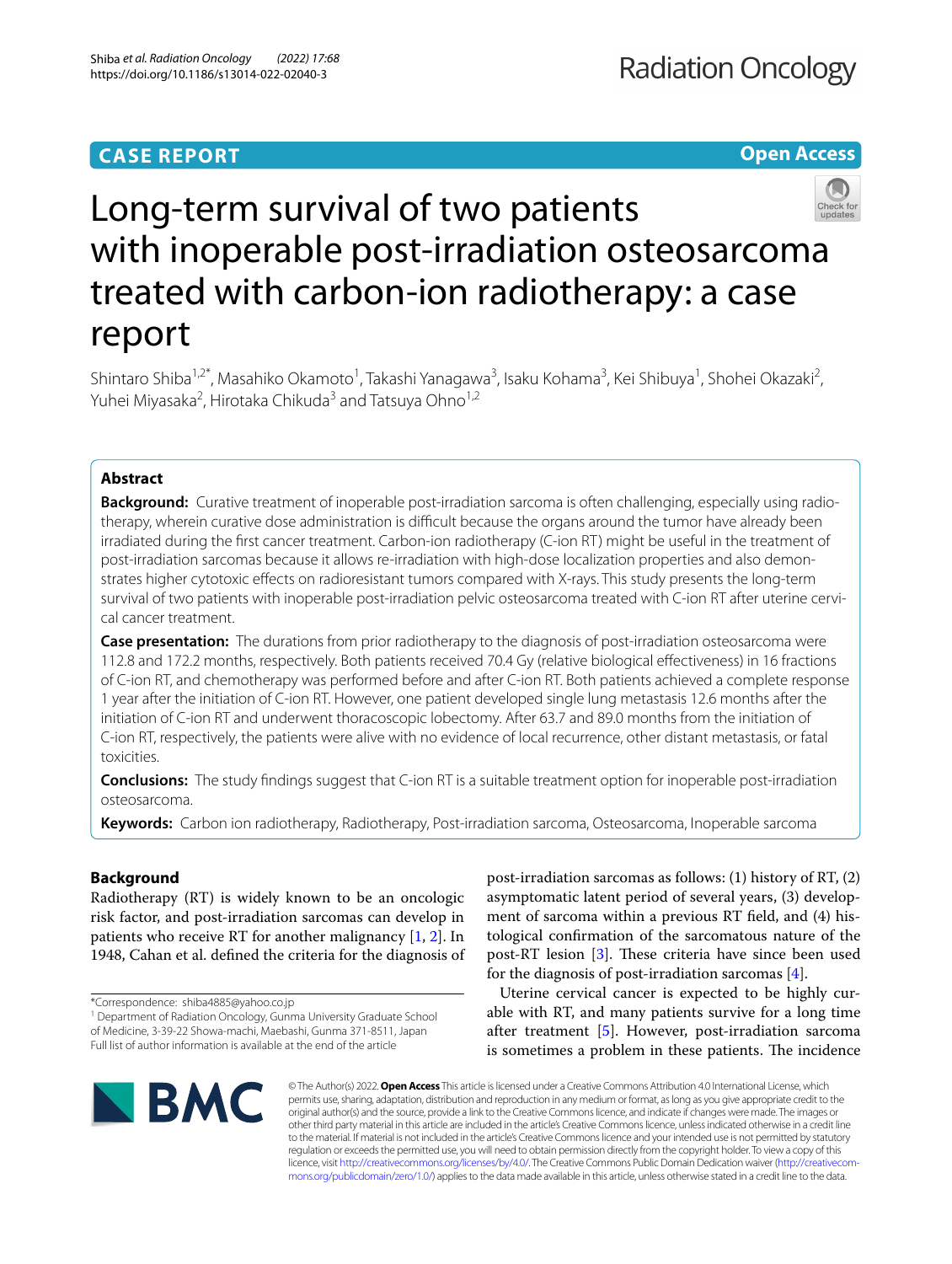of post-irradiation sarcomas after RT for uterine cervical cancer is 0.6%, representing a 22.0-fold increased risk of developing post-irradiation sarcomas compared with the general population [\[2](#page-4-1)]. Patients with clinically inoperable post-irradiation sarcomas have limited treatment options [[6\]](#page-4-5). Although RT is an option for such patients, it may be difficult to administer a curative dose because the tolerable dose to the healthy surrounding normal organs may have been exceeded due to the frst irradiation. Additionally, post-irradiation sarcomas are considered radioresistant, and local control by RT may be difficult.

Carbon-ion (C-ion) RT might be useful for post-irradiation sarcomas because it allows re-irradiation with high dose localization properties due to the distal tail-of by the Bragg peak and sharp lateral penumbra [\[7](#page-4-6), [8](#page-4-7)]. Additionally, it shows a higher cytotoxic efect than X-rays on

radioresistant tumors, such as sarcomas, due to a higher linear energy transfer  $[9-11]$  $[9-11]$  $[9-11]$ . With these advantages, post-irradiation sarcomas that are usually difficult to cure with conventional RT could be cured with C-ion RT. Here, we present two patients who underwent C-ion RT for inoperable post-irradiation osteosarcoma after uterine cervical cancer treatment.

## **Case presentation**

## **Patients and treatment**

Two patients with inoperable post-irradiation pelvic osteosarcoma after uterine cervical cancer treatment were referred to our department; both received postoperative RT without chemotherapy for uterine cervical cancer. The durations from prior RT to the diagnosis of postirradiation osteosarcoma were 112.8 and 172.2 months,



<span id="page-1-0"></span>resonance imaging (MRI) before C-ion RT. The tumor (50 x 80 x 95 mm) was located in the left iliac bone and had good contrast enhancement (red arrow). **b** 2-deoxy-2-[18F]fuoro-D-glucose-positron emission tomography (FDG-PET) before C-ion RT. The red arrow shows the tumor with abnormal FDG uptake. **c** Dose distribution on axial computed tomography images. The area within the red outline is the gross tumor volume of the osteosarcoma. The 95% (red), 90% (orange), 80% (yellow), 65% (green), 50% (blue), and 20% (purple) isodose curves are highlighted (100%=70.4 Gy [relative biological efectiveness]). **d** FDG-PET 1 year after C-ion RT. FDG uptake was decreased compared to that before treatment (green arrow). (E) FDG-PET 5 years after C-ion RT. FDG uptake was decreased compared to that before treatment (green arrow)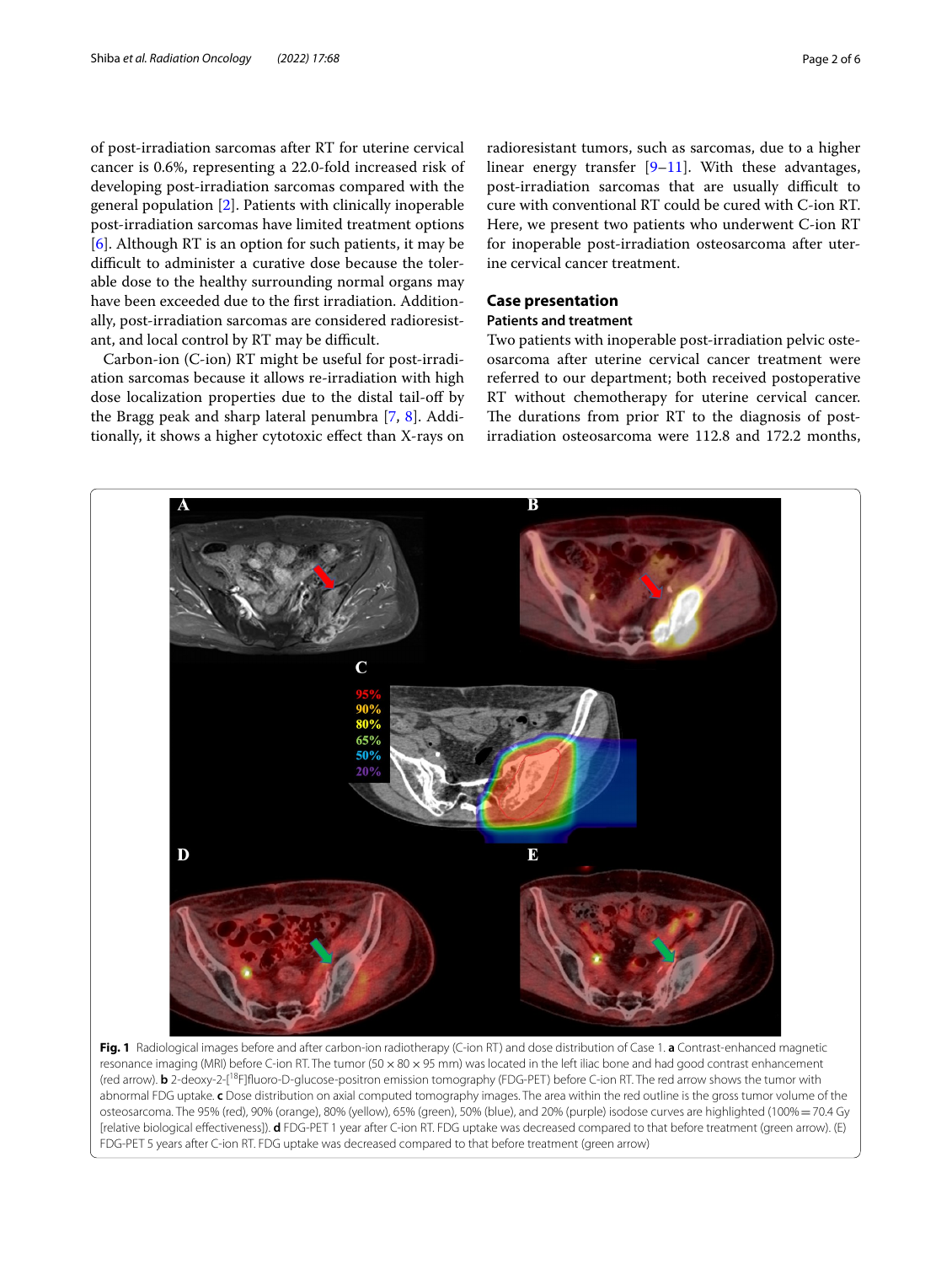respectively. Both patients underwent magnetic resonance imaging, contrast-enhanced computed tomography, and 2-deoxy-2-[18F]fuoro-D-glucose-positron emission tomography (FDG-PET). Figures [1](#page-1-0) and [2](#page-2-0) show diagnostic imaging results before C-ion RT. Both patients had locally advanced disease, were unsuitable for surgery, and had no distant metastases or direct infltration to the gastrointestinal tract. The patient characteristics and treatments are summarized in Table [1](#page-3-0). The eighth edition of the Union for International Cancer Control/American Joint Committee on Cancer TNM staging system was used for tumor staging [[12\]](#page-4-10).

Both patients received 70.4 Gy (relative biological efectiveness [RBE]) in 16 fractions for 4 weeks. The microdosimetric kinetic model was used to calculate the RBE, and doses of C-ion RT were expressed as RBE-weighted dose [Gy (RBE)], which was defned as the physical dose multiplied by the RBE of the C-ions [\[13\]](#page-4-11). C-ion RT was performed using passive scattering irradiation, with the beams in one direction per fraction. The patients received C-ion RT once daily for 4 days a week (Tuesday to Friday). Figures [1c](#page-1-0) and [2c](#page-2-0) show the dose distribution of C-ion RT. The tumor response was assessed using the Response Evaluation Criteria in Solid Tumors (version 1.1) and FDG-PET [\[14,](#page-4-12) [15](#page-5-0)]. Toxicities were assessed using the Common Terminology Criteria for Adverse Efects (version 4.0) [[16](#page-5-1)].

## **Case 1**

One year after C-ion RT, a complete metabolic response was observed on FDG-PET (Fig. [1d](#page-1-0)). However, the patient developed a single lung metastasis 12.6 months after C-ion RT initiation and underwent thoracoscopic lobectomy. The patient is alive 63.7 months after C-ion



<span id="page-2-0"></span>resonance imaging (MRI) before C-ion RT. The tumor (51  $\times$  52  $\times$  68 mm) was located in the sacral bone and had good contrast enhancement (red arrow). **b** 2-deoxy-2-[18F]fuoro-D-glucose-positron emission tomography (FDG-PET) before C-ion RT. The red arrow shows the tumor with abnormal FDG uptake. **c** Dose distribution on axial computed tomography images. The area within the red outline is the gross tumor volume of the osteosarcoma. The 95% (red), 90% (orange), 80% (yellow), 65% (green), 50% (blue), and 20% (purple) isodose curves are highlighted (100% was 70.4 Gy [relative biological efectiveness]). **d** FDG-PET 1 year after C-ion RT. FDG uptake was decreased compared with that before treatment (green arrow). **e** FDG-PET 7 years after C-ion RT. FDG uptake was decreased compared with that before treatment (green arrow)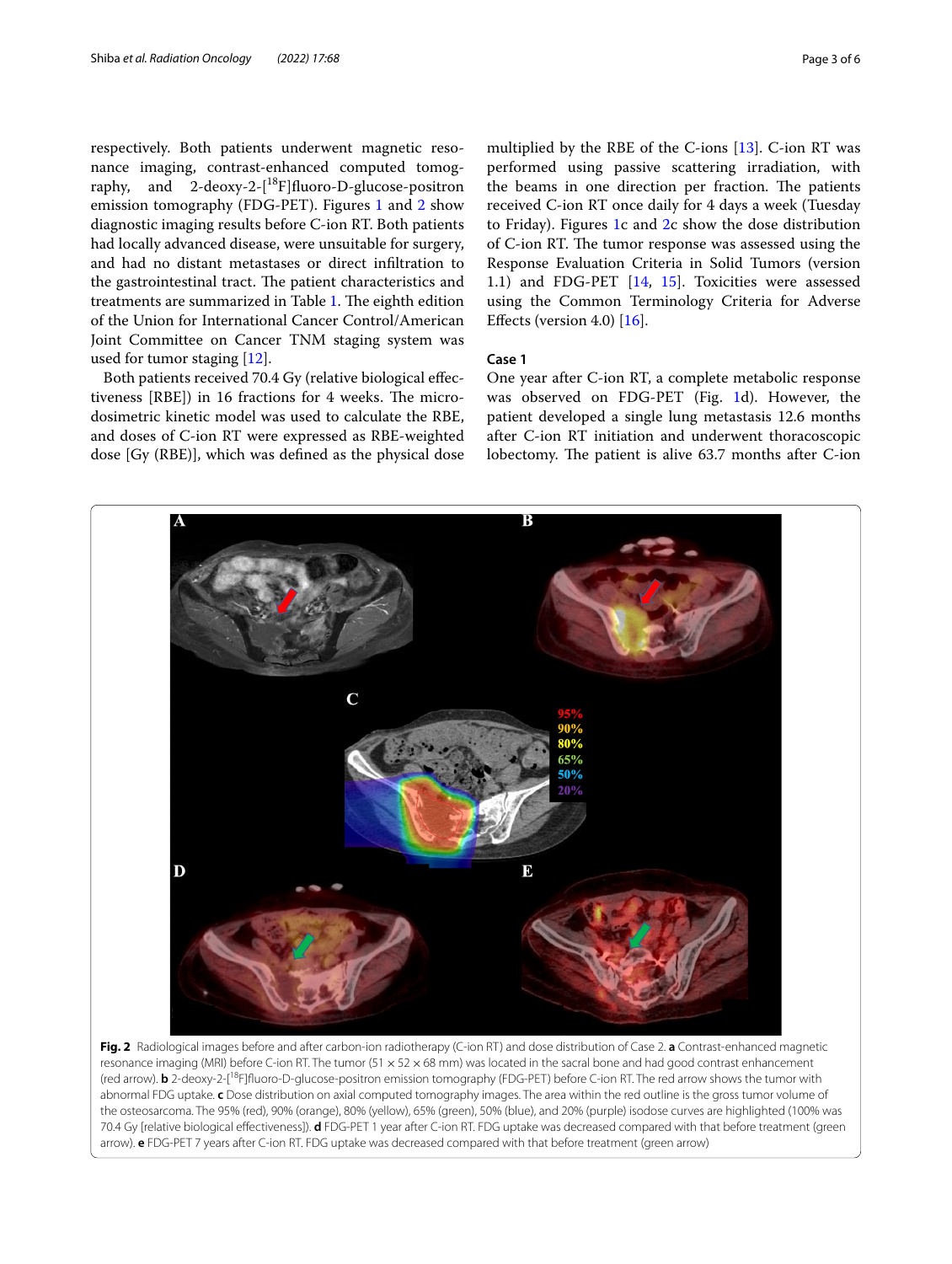## <span id="page-3-0"></span>**Table 1** Patient characteristics and treatment

|                                                                                   | Case 1                       | Case 2                    |
|-----------------------------------------------------------------------------------|------------------------------|---------------------------|
| Treatment for uterine cervical cancer                                             |                              |                           |
| Purpose                                                                           | Postoperative RT             | Postoperative RT          |
| Dose of prior RT                                                                  | EBRT 50 Gy/25 fr.*           | EBRT 50 Gy/25 fr.*        |
|                                                                                   | ICBT 7 Gy/1 fr               | ICBT 24 Gy/4 fr           |
| Chemotherapy for uterine cervical cancer                                          | None                         | None                      |
| C-ion RT for post-irradiation osteosarcoma                                        |                              |                           |
| Duration from prior RT to diagnosis of post-irradiation osteosar-<br>coma, months | 112.8                        | 172.2                     |
| Age at registration of C-ion RT years                                             | 67                           | 55                        |
| Tumor location                                                                    | Left iliac bone              | Sacral bone               |
| Tumor size, mm                                                                    | $50 \times 80 \times 95$     | $51 \times 52 \times 68$  |
| Staging                                                                           | cT2bN0M0                     | cT2bN0M0                  |
| Histological analysis                                                             | Conventional osteosarcoma    | Conventional osteosarcoma |
| Chemotherapy before C-ion RT                                                      | Methotrexate and vincristine | Methotrexate              |
|                                                                                   | Doxorubicin and cisplatin    | Pirarubicin and cisplatin |
|                                                                                   | Pazopanib                    |                           |
| Dose of C-ion RT                                                                  | 70.4 Gy (RBE)/16 fr          | 70.4 Gy (RBE)/16 fr       |
| Chemotherapy after C-ion RT                                                       | Pazopanib                    | Pazopanib                 |
|                                                                                   |                              | Methotrexate              |

C-ion RT, carbon-ion radiotherapy; EBRT, external-beam radiotherapy; fr, fractions; ICBT, intracavitary brachytherapy; RBE, relative biological efectiveness; RT, radiotherapy

\* The last 20 Gy was delivered using a central shielding technique

RT initiation with no evidence of local recurrence, other distant metastasis, or grade 3 or higher toxicities.

## **Case 2**

One year after C-ion RT, a complete metabolic response was observed on FDG-PET (Fig. [2d](#page-2-0)). The patient is alive 89 months after C-ion RT initiation with no evidence of local recurrence or distant metastasis. The patient developed grade 3 sacral bone fracture where the sarcoma was located, grade 3 edema of the lower extremities associated with sacral bone fracture, and grade 2 peripheral neuropathy requiring high-dose opioids.

## **Discussion and conclusions**

The two patients experienced favorable clinical outcomes after C-ion RT for inoperable post-irradiation pelvic osteosarcoma that arose after uterine cervical cancer treatment. These results suggest that C-ion RT, which has a high dose concentration and higher cell-killing efect than other RT modalities, exerts a safe and favorable local efect, even as the second irradiation and for radioresistant tumors, and contributes to long-term survival.

There have been several reports of initial treatment with C-ion RT and proton beam therapy with C-ion RT boost for sarcomas in patients with no history of irradiation which showed favorable clinical outcomes despite including patients with inoperable tumors; the median survival time was 31.2–49.4 months, indicating that some patients had long-term survival  $[9-11, 17]$  $[9-11, 17]$  $[9-11, 17]$  $[9-11, 17]$ . The survival times of our patients were longer than this range, despite both patients having previously received irradiation to the pelvis. In a previous report of post-irradiation sarcoma, the median survival was only 37 months, including patients who underwent curative surgery. For patients with inoperable tumors, survival was signifcantly poorer (median survival: 15 months) [[18\]](#page-5-3). One reason for poor survival in patients with inoperable tumors is that curative irradiation is not possible for post-irradiation sarcomas because of the risks associated with re-irradiation. However, the high dose localization property of C-ion RT enables a curative dose administration with a smaller risk to the surrounding organs, and higher cell-killing efect of C-ion RT provides local control of radioresistant postirradiation osteosarcoma. Our two patients achieved long-term survival. Therefore, we believe that C-ion RT might be a curative treatment option for inoperable postirradiation osteosarcoma.

Generally, dose constraints for the gastrointestinal tract in re-irradiated patients are stricter than those at the time of initial irradiation. However, there are no data on these dose constraints or on the recovery of normal tissues in the period between the frst and second irradiations. We designed our treatment plan to reduce the gastrointestinal tract dose as much as possible. The total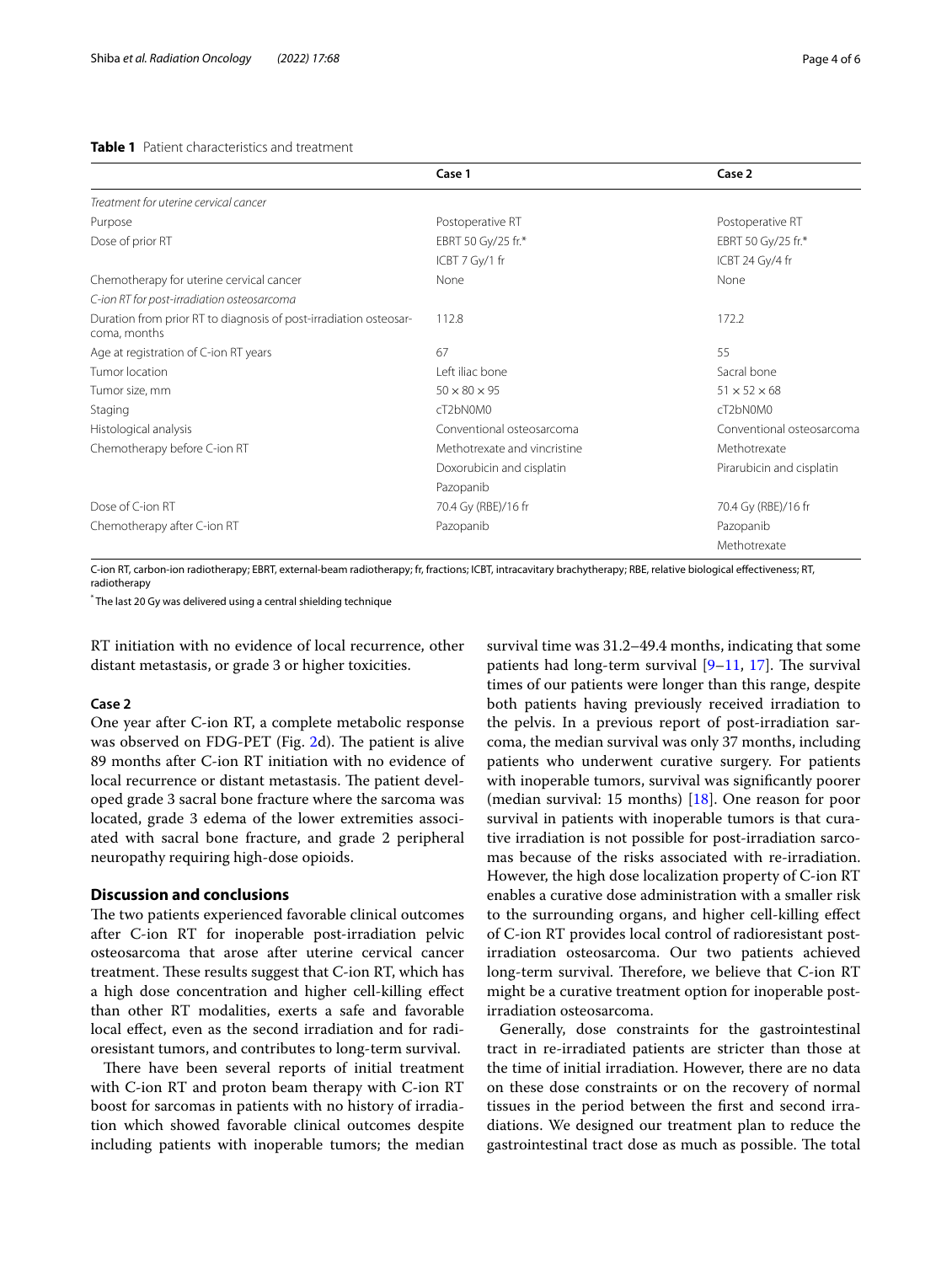maximum dose to the gastrointestinal tract in the worstcase calculation could have exceeded 100 Gy (RBE) due to overlap with the gastrointestinal tract within the irradiation area of the previous RT and C-ion RT. However, we considered that the dose to the gastrointestinal tract was tolerable because of the long period between the previous RT and C-ion RT and the small high-dose volume in the gastrointestinal tract. Neither patient developed gastrointestinal toxicities.

C-ion RT for head and neck sarcomas, including post-irradiation sarcomas, was previously reported [[19](#page-5-4)]. However, this report included a small number of patients, including those with locally recurrent sarcoma after surgery without RT, and those who received a combination of proton-beam therapy and C-ion RT. Therefore, this cannot be considered a coherent report of C-ion RT for post-irradiation sarcomas. To our knowledge, this is the frst report of C-ion RT for postirradiation osteosarcoma.

A limitation of this report is that it is not an analysis to confirm the safety and efficacy of C-ion RT for post-irradiation sarcomas. Further investigation with a larger sample size is warranted to establish the safety and efficacy of C-ion RT.

In conclusion, the study fndings suggest that C-ion RT is a potential treatment option for inoperable postirradiation osteosarcoma.

#### **Abbreviations**

RT: Radiotherapy; C-ion: Carbon-ion; FDG-PET: 2-Deoxy-2-[18F]fuoro-D-glucose-positron emission tomography; RBE: Relative biological efectiveness.

#### **Acknowledgements**

The authors would like to thank the patients who were involved in this study, our colleagues at the Gunma University Heavy Ion Medical Center and Department of Radiation Oncology Gunma University Graduate School of Medicine, and Editage [\(www.editage.com\)](http://www.editage.com) for English language editing.

#### **Author contributions**

Conceptualization, S.S., M.O., and T.O.; methodology, S.S., M.O., and T.O.; investigation, S.S. and M.O.; resources, S.S. M.O., and T.Y.; data curation, S.S.; writing original draft preparation, S.S., M.O. and T.O.; writing—review and editing, T.Y., I.K., K.S. S.O., Y.M. and H.C.; visualization, S.S.; supervision, T.O.; project administration, M.O. The author(s) read and approved the fnal manuscript. All authors have read and agreed to the published version of the manuscript.

#### **Funding**

This work was supported by the following grant: JSPS KAKENHI, Grant Number 20K16751.

#### **Availability of data and materials**

The datasets generated for this report are available from the corresponding author on reasonable request..

#### **Declarations**

#### **Ethics approval and consent to participate**

This study was approved by the Ethics Committee of the Gunma University Graduate School of Medicine and was performed in accordance with the

Declaration of Helsinki. Informed consent for this treatment was obtained from the patients before therapy initiation.

## **Consent for publication**

All patients provided consent for data usage in the study and its publication.

#### **Competing interests**

T. O. received research funding from Hitachi. All other authors have no conficts of interest to declare.

## **Author details**

<sup>1</sup> Department of Radiation Oncology, Gunma University Graduate School of Medicine, 3-39-22 Showa-machi, Maebashi, Gunma 371-8511, Japan. 2 <sup>2</sup> Gunma University Heavy Ion Medical Center, Maebashi, Gunma, Japan. <sup>3</sup> Department of Orthopaedic Surgery, Gunma University Graduate School of Medicine, Maebashi, Gunma, Japan.

## Received: 10 February 2022 Accepted: 24 March 2022 Published online: 04 April 2022

#### **References**

- <span id="page-4-0"></span>1. Tubiana M. Can we reduce the incidence of second primary malignancies occurring after radiotherapy? A critical review. Radiother Oncol. 2009;91:4–15.
- <span id="page-4-1"></span>2. Ohno T, Kato S, Sato S, Fukuhisa K, Nakano T, Tsujii H, et al. Long-term survival and risk of second cancers after radiotherapy for cervical cancer. Int J Radiat Oncol Biol Phys. 2007;69:740–5.
- <span id="page-4-2"></span>3. Cahan WG, Woodard HQ, Higinbotham NL, Stewart FW, Coley BL. Sarcoma arising in irradiated bone; report of 11 cases. Cancer. 1948;1:3–29.
- <span id="page-4-3"></span>4. Kirova YM, Vilcoq JR, Asselain B, Sastre-Garau X, Fourquet A. Radiationinduced sarcomas after radiotherapy for breast carcinoma: a large-scale single-institution review. Cancer. 2005;104:856–63.
- <span id="page-4-4"></span>5. Kato S, Ohno T, Thephamongkhol K, Chansilpa Y, Cao J, Xu X, et al. Longterm follow-up results of a multi-institutional phase 2 study of concurrent chemoradiation therapy for locally advanced cervical cancer in east and Southeast Asia. Int J Radiat Oncol Biol Phys. 2013;87:100–5.
- <span id="page-4-5"></span>6. Ozaki T, Flege S, Kevric M, Lindner N, Maas R, Delling G, et al. Osteosarcoma of the pelvis: experience of the cooperative osteosarcoma study group. J Clin Oncol. 2003;21:334–41.
- <span id="page-4-6"></span>7. Kanai T, Endo M, Minohara S, Miyahara N, Koyama-ito H, Tomura H, et al. Biophysical characteristics of HIMAC clinical irradiation system for heavyion radiation therapy. Int J Radiat Oncol Biol Phys. 1999;44:201–10.
- <span id="page-4-7"></span>8. Shiba S, Okonogi N, Kato S, Wakatsuki M, Kobayashi D, Kiyohara H, et al. Clinical impact of Re-irradiation with carbon-ion radiotherapy for lymph node recurrence of gynecological cancers. Anticancer Res. 2017;37:5577–83.
- <span id="page-4-8"></span>9. Mohamad O, Imai R, Kamada T, Nitta Y, Araki N. Working Group for Bone and Soft Tissue Sarcoma. Carbon ion radiotherapy for inoperable pediatric osteosarcoma. Oncotarget. 2018;9:22976–85.
- 10. Imai R, Kamada T, Araki N, Working Group for Carbon Ion Radiotherapy for Bone and Soft Tissue Sarcomas. Carbon ion radiotherapy for unresectable localized axial soft tissue sarcoma. Cancer Med. 2018;7:4308–14.
- <span id="page-4-9"></span>11. Shiba S, Okamoto M, Kiyohara H, Okazaki S, Kaminuma T, Shibuya K, et al. Impact of carbon ion radiotherapy on inoperable bone sarcoma. Cancers (Basel). 2021;13:1099.
- <span id="page-4-10"></span>12. Brierley JD, Gospodarowicz MK, Wittekind C, editors. International union against cancer (UICC): TNM classifcation of malignant tumours. Oxford: Wiley-Blackwell; 2017.
- <span id="page-4-11"></span>13. Inaniwa T, Kanematsu N, Matsufuji N, Kanai T, Shirai T, Noda K, et al. Reformulation of a clinical-dose system for carbon-ion radiotherapy treatment planning at the National Institute of Radiological Sciences Japan. Phys Med Biol. 2015;60:3271–86.
- <span id="page-4-12"></span>14. Eisenhauer EA, Therasse P, Bogaerts J, Schwartz LH, Sargent D, Ford R, et al. New response evaluation criteria in solid tumours: Revised RECIST guideline (version 11). Eur J Cancer. 2009;45:228–47.